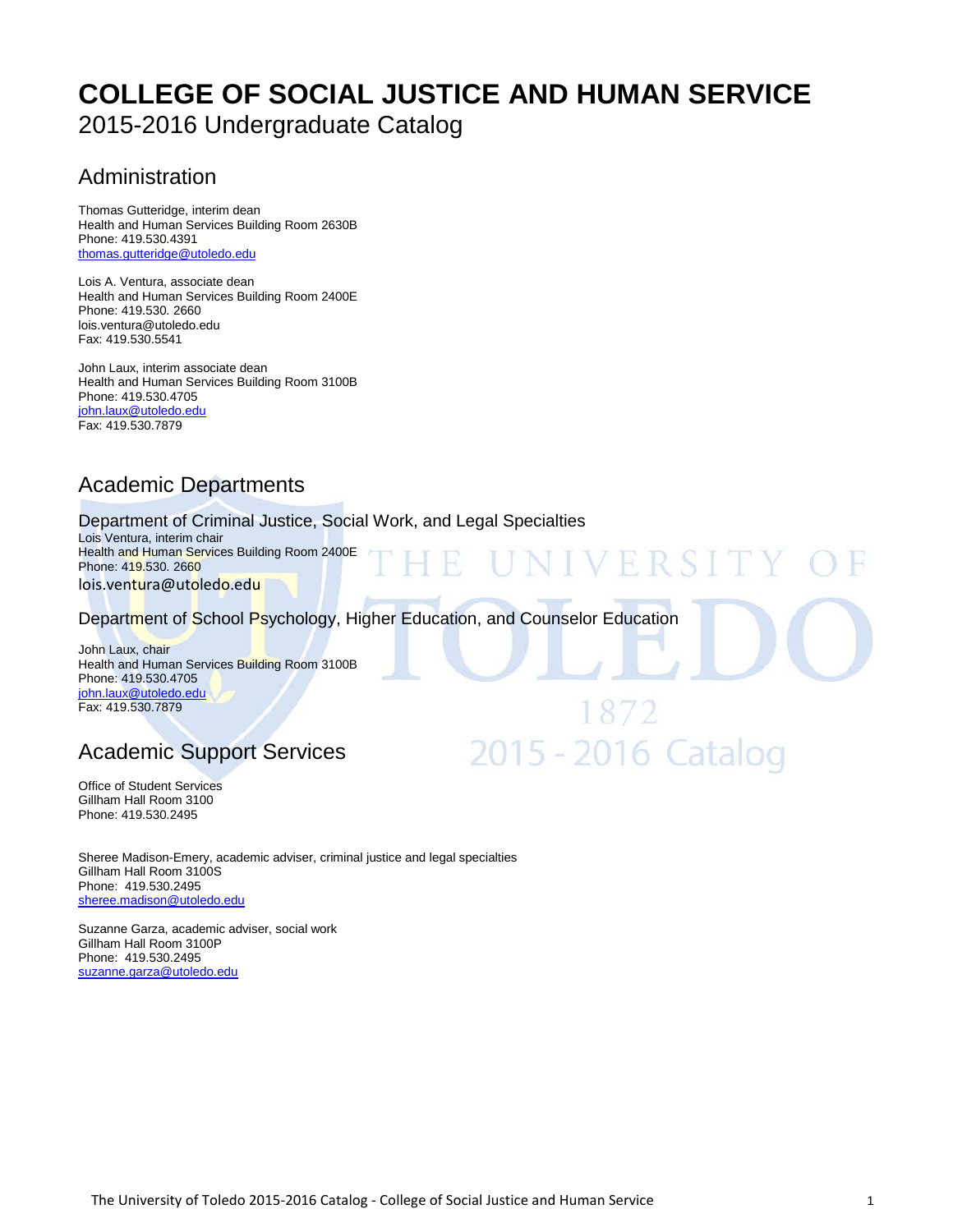# **[COLLEGE OF SOCIAL JUSTICE A](http://utoledo.edu/education/)ND HUMAN SERVICE**

# Degrees/Programs Offered

The college offers an array of bachelor's degrees, an associate degree and post-baccalaureate certificates.

**Counseling** (minor) **Criminal Justice** (bachelor's degree or minor) **Forensic Science Investigation** (minor) **Paralegal Studies** (associate degree, bachelor's degree or post baccalaureate certificate) **Legal Specialties** (minor) **Nurse Paralegal** (post baccalaureate certificate) **Social Work** (degree)

# Admission Policies

To be admitted to the College of Social Justice and Human Service at The University of Toledo, direct-from-high-school students need a minimum cumulative high school grade point average (GPA) of 2.50 or ACT of 19.

Students not qualifying for admission to the College of Social Justice and Human Service will be admitted through The University of Toledo's YOU College. Students who want to transfer into the College of Social Justice and Human Service must earn 12 hours of college-level work with a minimum cumulative GPA of 2.2.

# Selective/Limited Admission

The Social Work program requires an additional application for admission to their professional program.

# Requirements for Students with an Associate's Degree

Students holding associate's degrees from accredited colleges are encouraged to enroll. Students may earn a bachelor's degree upon completion of two or more additional years of full-time study; see the adviser in the major to determine a plan of study.

#### The following regulations apply:

- 1. Students must complete the equivalent of the specified University core.
- 2. In all baccalaureate programs, a minimum of 64 hours must be taken at the 2000 to 4000 levels; of these a minimum of 32 hours must be taken at the 3000 and 4000 levels. Coursework from other institutions is accepted at the level at which the course was taught at that institution.

# Admission with Transfer Credit /Change of College

Students with satisfactory academic records wishing to transfer into the College of Social Justice and Human Service must meet the minimum entrance requirements of The University of Toledo. After submission of official transcripts from all colleges/universities attended and acceptance by the College, transfer courses are evaluated. The evaluation process must be completed before the end of the first term of attendance.

Students in good standing who wish to change from another college within The University of Toledo to the College of Social Justice and Human Service should make an appointment with a college adviser in the Office of Student Services to discuss the transfer and have academic records reviewed. All program requirements, including University core, must be fulfilled as specified in the catalog for the year in which the student enters the College. All undergraduate hours attempted and earned at the University of Toledo, as well as the GPA, will transfer.

Number of credit hours and minimum required GPA for transfer and change of college students:

| Number of credit hours transferred | <b>Minimum required GPA</b> |
|------------------------------------|-----------------------------|
| Less than 30                       | 2.2 overall                 |
| 30-59                              | 2.4 overall                 |
| 60 or more                         | 2.5 overall                 |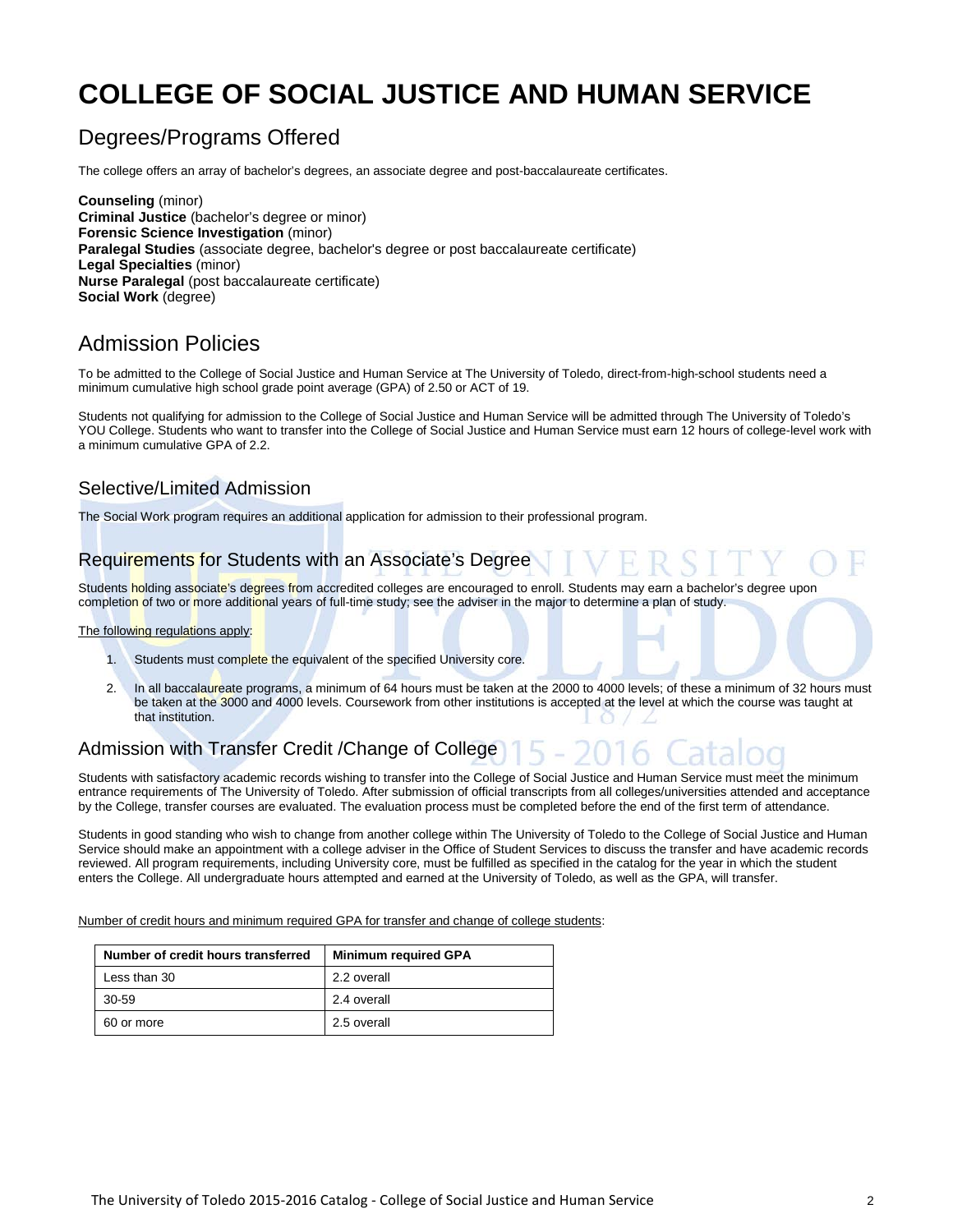#### Readmission of Former Students

Undergraduate students who discontinue course work for a period of at least one academic year (not including summer) must request readmission to the University. If students have taken any course work at another institution during the time they have been away from the University (other than transient status), they must complete a new application in the Office of Undergraduate Admission and meet transfer admission requirements.

**Students who have not taken course work for more than 12 months must comply with the college requirements at the time of readmission.**, Students seeking admission who have a grade point average (GPA) below 2.0 can only be readmitted with the approval of the associate dean. Students with a GPA of 2.0 or higher may seek readmission in the college office.

### Honors Program

The Honors College and the College of Social Justice and Human Service provide opportunities for challenging and individualized study for undergraduate students of unusually high ability, motivation and initiative. For admission requirements, see Admission to the University Honors College in the General Section of this catalog.

# **Academic Policies**

The College of Social Justice and Human Service adheres to all of The University of Toledo policies and procedures. Please refer to the General Section of this catalog for academic policies governing all students enrolled at the University. In any case where University, college, departmental and/or program policies conflict, the most stringent policy applies. Students should consult with their program for a complete list of all policies and procedures specifically related to their program.

### Academic Advising

The Office of Student Services coordinates academic advising for the College of Social Justice and Human Service. The office's mission is to provide quality, timely and comprehensive student services that will enhance student success in achieving academic goals. Although the ultimate responsibility for making personal and educational decisions rests with the student, his/her potential for academic success can improve considerably through a strong relationship with the adviser, who can provide assistance in identifying educational options and enhancing student potential.

Students in the College of Social Justice and Human Service are assigned to academic advisers. Essential services provided by advisers include degree requirements, career opportunities, and interpretations of college and University policies and procedures. The Office of Student Services is located in 3100 Gilham Hall.

#### GPA Recalculation for Repeated Courses

Student who have retaken a course and earned a higher grade may petition to have the first grade excluded from grade point average. Credit will only be awarded once for repeated courses. If a grade has been deleted that grade will not be used in determining the UT grade point average. However, all grades, including those for repeated courses, will be included in the determination of eligibility for graduation honors, fellowships, or other distinctions awarded on the basis of GPA. No more than a total of 12 semester hours of course work will be deleted. Students who have had their GPAs recomputed under the Academic Forgiveness Policy are not eligible for grade deletions. Specific programs within the college may have more rigorous requirements for grade deletions of major or related courses.

# Withdrawal Policy (W Grades)

The number of credit hours of W is limited to 22 hours for all undergraduate students in degree programs in the College of Social Justice and Human Service. Once a student has accumulated 22 hours of W, further withdrawals will be counted as F's in computation of the student's GPA for the purposes of probation or suspension. In addition, students risk the loss of financial aid if they accumulate excessive hours of W.

### Academic Probation and Suspension

Students with a cumulative GPA of less than 2.0 are automatically placed on probation until a cumulative GPA of 2.0 is achieved. While on probation, it is recommended students enroll for 12 or fewer credit hours. Students on probation must see an adviser.

Academic suspension means the student is prohibited from registering at The University of Toledo for a period of at least one semester. A student is subject to academic suspension if his or her GPA continues to fall below the minimum of 2.0 or if he or she fails to make sufficient progress toward attainment of the degree by accumulating excess W grades. Students may remove Incompletes while under suspension. Refer to th[e UT Policy web](http://utoledo.edu/policies/) site for additional information on academic suspension.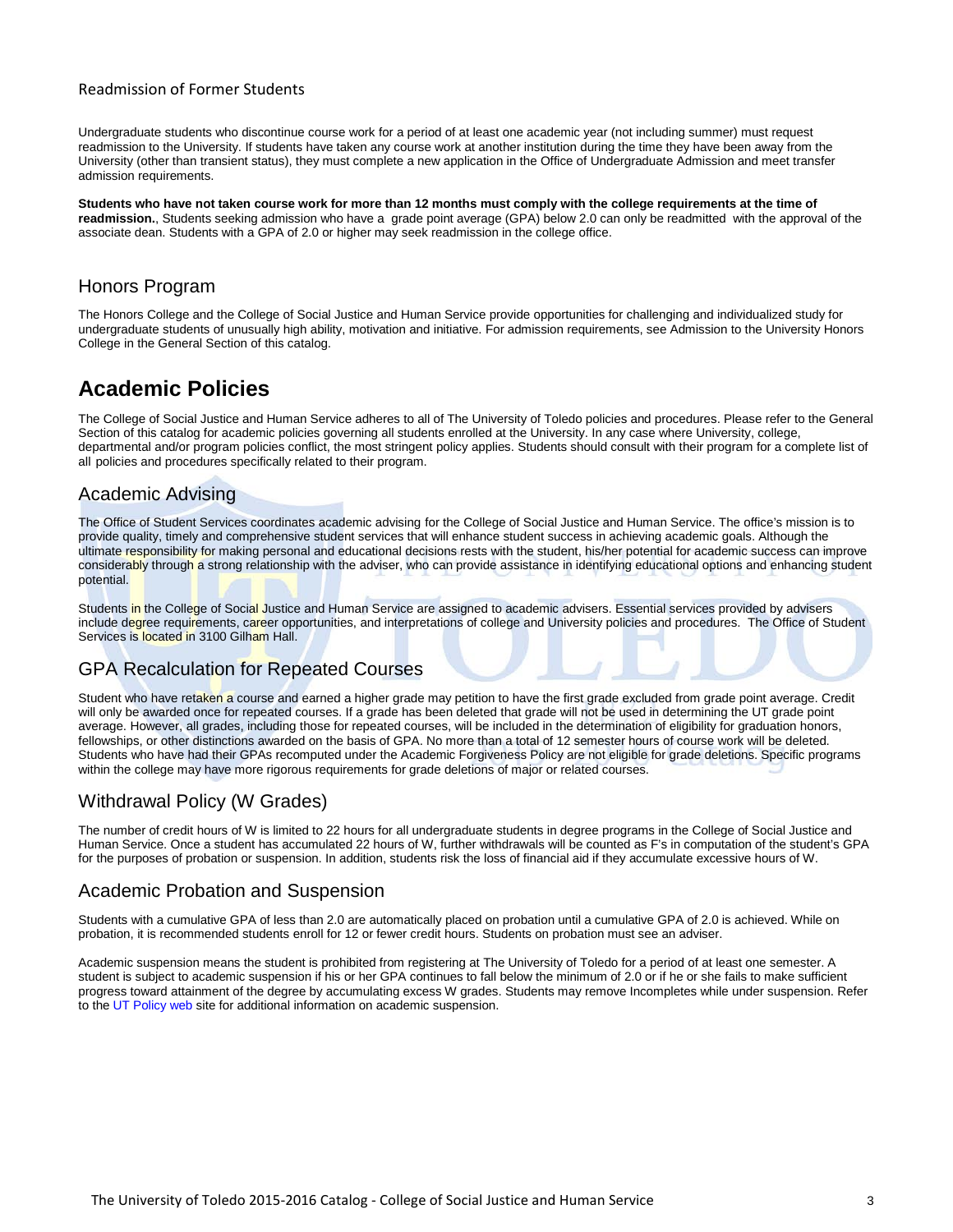#### Dismissal

Dismissed students are not eligible for readmission to the College of Social Justice and Human Service.

#### A student may be dismissed for:

- Failing to meet the conditions of readmission after suspension from the College of Social Justice and Human Service.
- Demonstrating patterns of behavior that are inappropriate for students preparing for professional roles or for failing to meet the morals standard as defined by the state of Ohio.

Regulations for probation, suspension and dismissal apply to both full-time and part-time students. In all matters, the dean's decision is final.

#### Academic Honesty

Refer to th[e UT Policy web](http://utoledo.edu/policies/) site for further information on Academic Honesty.

#### Academic Grievance

Students have the responsibility and right to call to the attention of a professor any course grade believed to be in error. The college grievance procedure must be initiated within 60 days of the posting of the final grade. Academic grievances must follow the procedure described below:

- The student meets with the professor to attempt to resolve the problem.
- If meeting with the professor does not resolve the problem, the student must discuss the problem with the department chair of the faculty member who issued the grade. The chair attempts to resolve the problem, but may not unilaterally change the grade.
- If meeting with the chair does not resolve the issue, the student will forward the appeal to the associate dean of the College of Social Justice and Human Service.
- The college's Petition for Academic Grievance should be used for this purpose. The student must state the reasons for the appeal and the desired outcome. The student must meet with the associate dean to review and discuss the problem. The associate dean will attempt to resolve the problem by meeting with the appropriate faculty member, but may not unilaterally change the grade.
- If the student wishes to continue the appeal, he/she must forward the appropriate information relative to the problem to the Student Grievance Council. Information on this process may be found in The University of Toledo Student Handbook. Note: If the grievance occurs during the fall or summer semester, a grievance petition must be filed with the chair of the Student Grievance Council no later than the last day of classes in the next semester. If the grievance occurs during the spring semester, the grievance petition must be filed with the chair of the Student Grievance Council no later than the last day of classes in the final summer session.

#### Student Responsibilities

#### Students are responsible to complete the following:

- All first-year students must see an adviser each semester; all College of Social Justice and Human Service students are strongly encouraged to see a faculty or academic adviser at least once a year.
- Readmit students are responsible for degree requirements in effect at the time of readmission.
- Students are responsible for fulfilling all degree requirements.
- Students are encouraged to meet with their academic advisers as needed for assistance.
- Students must contact the Office of Student Services to schedule an advising appointment.

# **Degree Requirements**

#### **College of Social Justice and Human Service**

Students in baccalaureate programs in the College of Social Justice and Human Service must complete a minimum of 124 hours of course work and have the proper number of credit hours as outlined in their program of study. In all baccalaureate programs, a minimum of 64 hours must be taken at the 2000 level or above; of these, a minimum of 32 hours must be taken at the 3000 and 4000 levels.

### University Core Curriculum

Students earning bachelor's or associate's degrees in all University colleges and programs are required to complete the University Core Curriculum. Those courses are distributed in the areas of English composition, mathematics, humanities/fine arts, social sciences, natural sciences and multicultural studies (see the General Section of this catalog for details). Some colleges and programs require courses in these areas over and above those required to fulfill University core requirements. The student's academic department or college office should be contacted for specific details.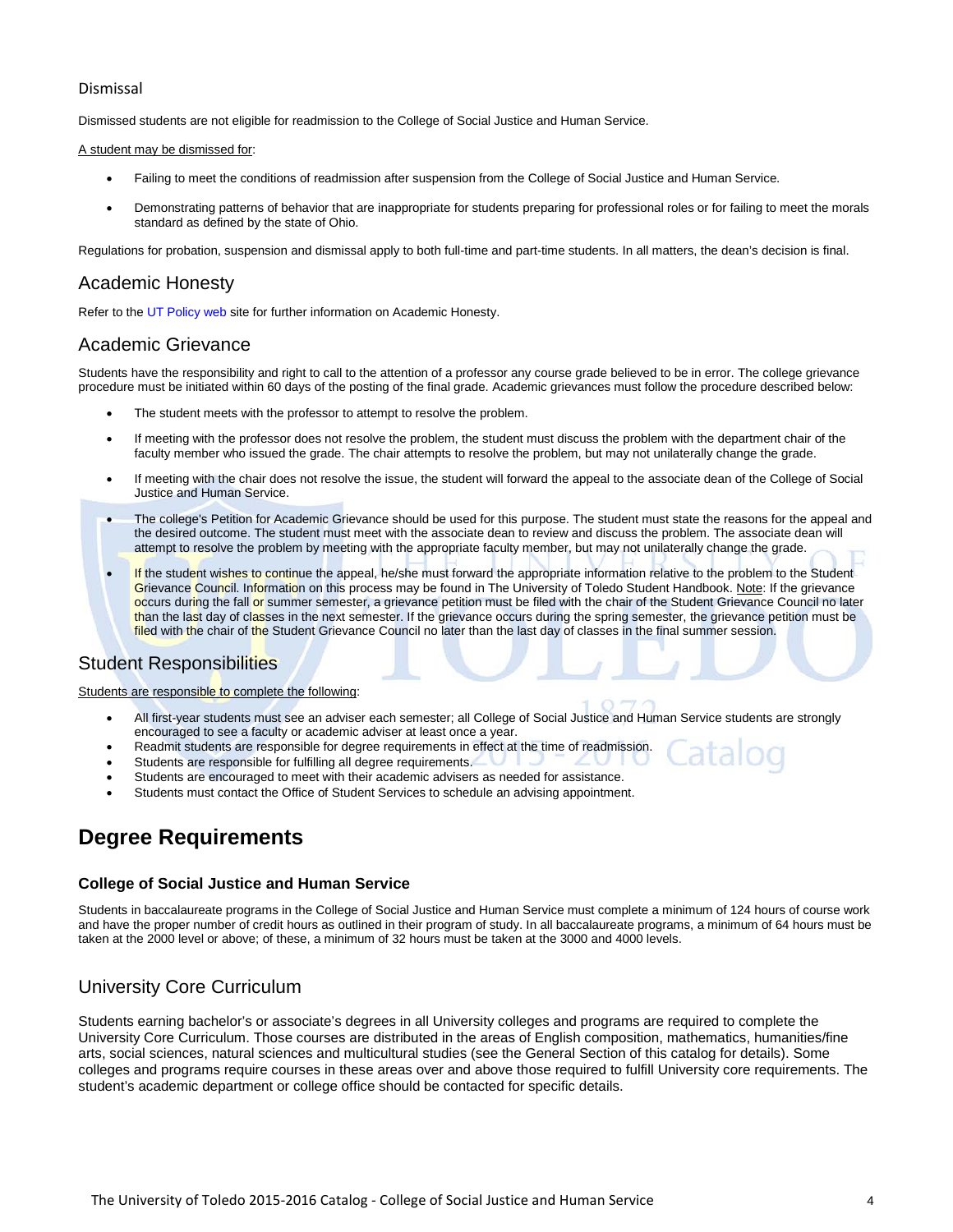# Residence Requirement

Students transferring from other institutions must earn at least 32 credit hours in the College of Social Justice and Human Service at The University of Toledo to be eligible for graduation.

Full-time students transferring into Social Justice and Human Service programs must complete at least the final semester and 25 percent of their program of study in residence within the college. Part-time students must complete the last 12 credit hours and 25 percent of the program of study within the college.

# Application for Graduation

See the UT Policy web site for additional information.

# **Department of Criminal Justice, Social Work and Legal Specialties**

#### Degree Programs

Bachelor of Science in Criminal Justice Minor in Criminal Justice Minor in Forensic Science Investigation

Bachelor of Social Work Honors in Social Work Associate of Paralegal Studies Bachelor of Science in Paralegal Studies Post-Baccalaureate Certificate in Paralegal Studies Nurse Paralegal Certificate Minor in Legal Specialties Honors in Legal Specialties

# **Criminal Justice Programs**

The undergraduate programs in criminal justice include a baccalaureate degree in criminal justice as well as minors in criminal justice and in forensic science investigation. The program can be completed as a land-based program; the **entire undergraduate degree in criminal justice can also be completed online.**

# Bachelor of Science in Criminal Justice

The Bachelor of Science (B.S.) degree in criminal justice is designed to prepare students to enter law enforcement, corrections, probation, parole, private security, juvenile justice and related careers. In addition, the B.S. program provides preparation for students who wish to attend graduate school in criminal justice, a related field, or law school.

The undergraduate curriculum consists of a liberal arts core, criminal justice core and electives, general electives and supporting courses from related disciplines to form an understanding of justice (e.g., political science, public administration, sociology, history, business and social work). Because good communication and computer skills are important to the criminal justice professional and to students planning to attend graduate or law school, courses in writing, speaking and computer use are part of the curriculum. The faculty is committed not only to teaching about criminal justice systems, but also to challenging students to explore the concept of justice and to develop their own ethical paradigms. Accordingly, course work in ethics is required. Faculty members also emphasize the development of critical thinking and analytical and problemsolving skills in their instruction.

#### Requirements for the Bachelor of Science in Criminal Justice

Student should follow and complete the degree requirements as displayed in the criminal justice program of study chart.

| Requirement                           | <b>Hours</b> |
|---------------------------------------|--------------|
| University core courses               | 34           |
| Criminal justice required courses     | 39           |
| Criminal justice elective courses     | 12           |
| Computer science/applications courses | 3            |
| General electives                     | 36           |
| Minimum total hours                   | 124          |
| Minimum hours at 2000/4000 level      | 64           |
| Minimum hours at 3000/4000 level      | 32           |
| Minimum GPA                           | 2 በ          |

Below is a sample curriculum for the Bachelor of Science in Criminal Justice. Sample curriculum is subject to change. Please consult the department for up-todate information.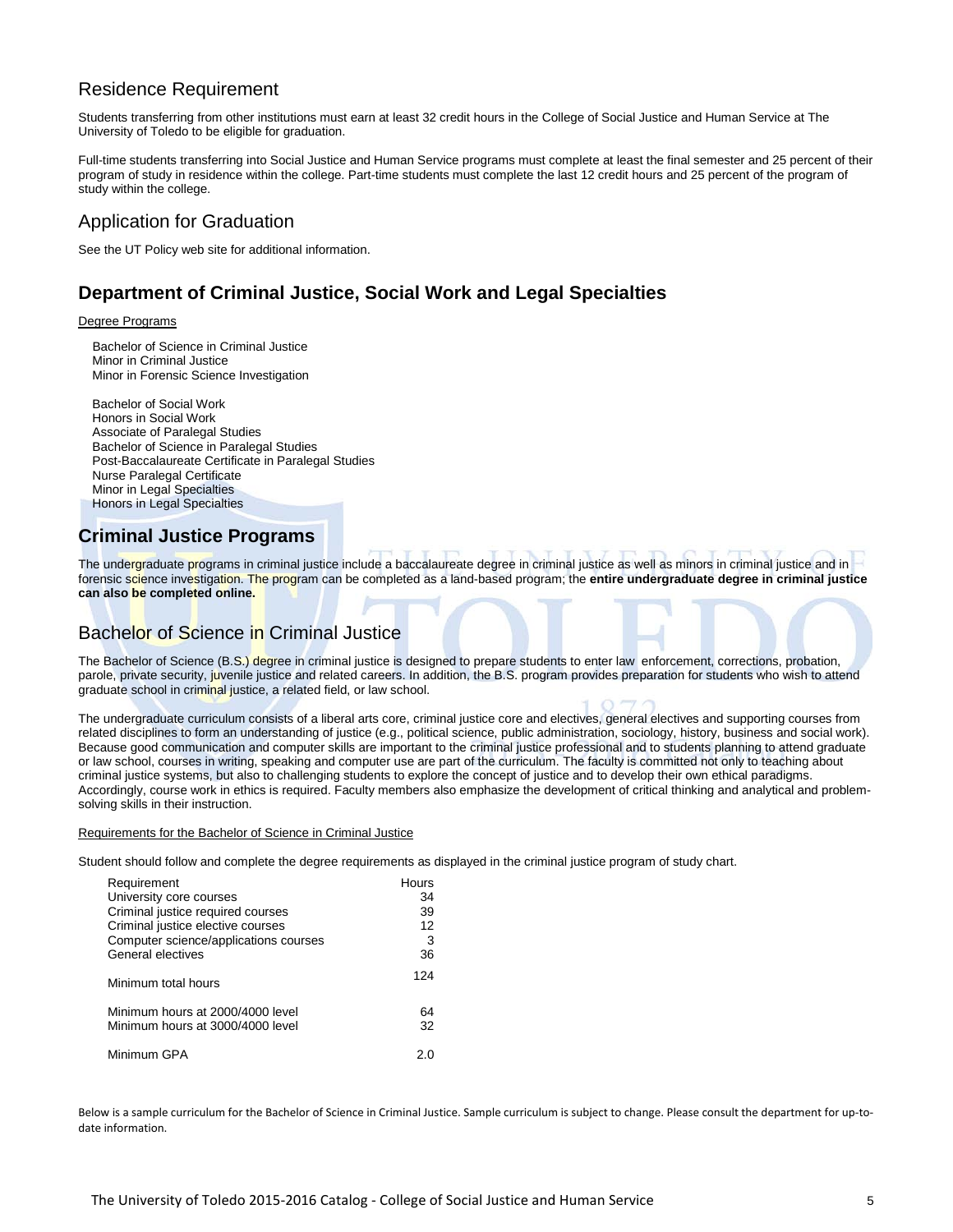|                   | <b>Fall Semester</b>                                                                                                                                                                                              |                               | <b>Spring Semester</b>                                                                                                                                          |                                                 |
|-------------------|-------------------------------------------------------------------------------------------------------------------------------------------------------------------------------------------------------------------|-------------------------------|-----------------------------------------------------------------------------------------------------------------------------------------------------------------|-------------------------------------------------|
| Year <sub>1</sub> | ENGL 1110 or 1110 College Composition I<br>PSY 1010 Principals of Psychology<br>CRIM 1010 Criminal Justice<br><b>CRIM 1040 Human Relations</b><br>HHS 1000 Freshman Orientation<br><b>Computer Science Course</b> | 3<br>3<br>3<br>3<br>$1*$<br>3 | CRIM 1110 Penology<br>CRIM 1240 Policing<br>PSC 1200 American National Government<br>SOC 1010 Intro to Sociology<br>MATH 1180 Math for Liberal Arts (or higher) | 3<br>$\begin{array}{c} 3 \\ 3 \\ 3 \end{array}$ |
|                   | <b>Total Hours</b>                                                                                                                                                                                                | 16                            | <b>Total Hours</b>                                                                                                                                              | 15                                              |
| Year 2            | CRIM 2200 Criminal Law<br><b>CRIM 2230 Criminal Procedure</b><br>ENGL 1130 or College Comp II (or higher)<br>Humanities/Fine Arts Course<br>Elective                                                              | 3<br>3<br>3<br>3<br>3         | CRIM 2250 Juvenile Justice<br>CRIM 2050 Applied Criminology<br>Humanities/Fine Arts Course<br><b>Natural Science Course</b><br>Elective*                        | 3<br>$\begin{array}{c} 3 \\ 3 \\ 3 \end{array}$ |
|                   | <b>Total Hours</b>                                                                                                                                                                                                | 15                            | <b>Total Hours</b>                                                                                                                                              | 15                                              |
| Year <sub>3</sub> | <b>CRIM Electives</b><br>Natural Science Course<br><b>Multicultural Course</b><br>Electives                                                                                                                       | 6<br>3<br>3<br>6              | CRIM 4100 Research Methods CJ<br>CRIM 3210 Applied Psych for CJ Personnel<br><b>CRIM Flective</b><br>Electives                                                  | 3<br>3<br>9                                     |
|                   | <b>Total Hours</b>                                                                                                                                                                                                | 18                            | <b>Total Hours</b>                                                                                                                                              | 15                                              |
| Year 4            | CRIM 4200 Ethics in Criminal Justice<br><b>CRIM 4590 Administration of Criminal Justice</b><br>Electives<br><b>Total Hours</b>                                                                                    | 3<br>3<br>9<br>15             | <b>CRIM Elective</b><br>Electives<br><b>Multicultural Course</b><br><b>Total Hours</b>                                                                          | 3<br>3<br>6<br>3<br>15                          |

Courses are available in the summer. Students should consult an academic adviser or the summer course schedule to develop a program of study that includes summer courses. Please note that CRIM 4590 is a capstone class required to be taken at The University of Toledo.

### Minor in Criminal Justice

The minor in criminal justice designed to give the student an overview of the criminal justice discipline; it includes an introductory course and a foundational course in each of the four areas recommended by the Academy of Criminal Justice Sciences (i.e., penology, policing, constitutional law and juvenile justice). The remaining six hours give the student freedom to explore areas of interest in criminal justice.

| Required                              | <b>Hours</b> |                    |
|---------------------------------------|--------------|--------------------|
| <b>CRIM 1010 Criminal Justice</b>     |              |                    |
| CRIM 1110 Penology                    |              |                    |
| CRIM 1240 Policing                    |              |                    |
| <b>CRIM 2230 Criminal Procedure</b>   |              |                    |
| CRIM 2250 Juvenile Justice            |              |                    |
| CRIM Electives at the 3000/4000 level |              | .5 - 2016. Cataloo |
|                                       |              |                    |

### Minor in Forensic Science Investigation

The minor in forensic science investigation is designed to provide an overview of the importance of forensic science evidence in the criminal justice system. Students learn about the rules and procedures of evidence pertaining to admissibility of scientific and physical material; the basic methods of collection, preservation and analysis of evidence; and the methods of presentation of evidence in court.

This minor is designed for students planning to work for law enforcement agencies to better understand the importance and types of forensic science evidence in criminal investigations. It is not designed for students who plan to work in a crime laboratory or in jobs requiring in-depth scientific analysis of evidence. Those students interested in forensic science will need to obtain a degree (preferably at the graduate level) in the natural sciences.

| Required*<br>BIOL 2020 Mammalian form and function or | Hours |
|-------------------------------------------------------|-------|
| approved substitute course.                           |       |
| <b>BIOL 2170 Fundamentals of Life Science II</b>      | 4     |
| BIOL 2180 Fundamentals of Life Science II Lab         | 1     |
| CHEM 1100 Concepts in Chemistry                       | 3     |
| CHEM 1150 Concepts in Chemistry Lab                   | 1     |
| CRIM 2210 Criminal Investigation I                    | 3     |
| CRIM 2220 Laws of Evidence                            | 3     |
| <b>CRIM 3290 Criminal Investigation II</b>            | 3     |
| CRIM 4940 Criminal Justice Internship                 | 3     |

\*Students will be responsible for meeting all of the prerequisites and co-requisites for the required courses in the minor.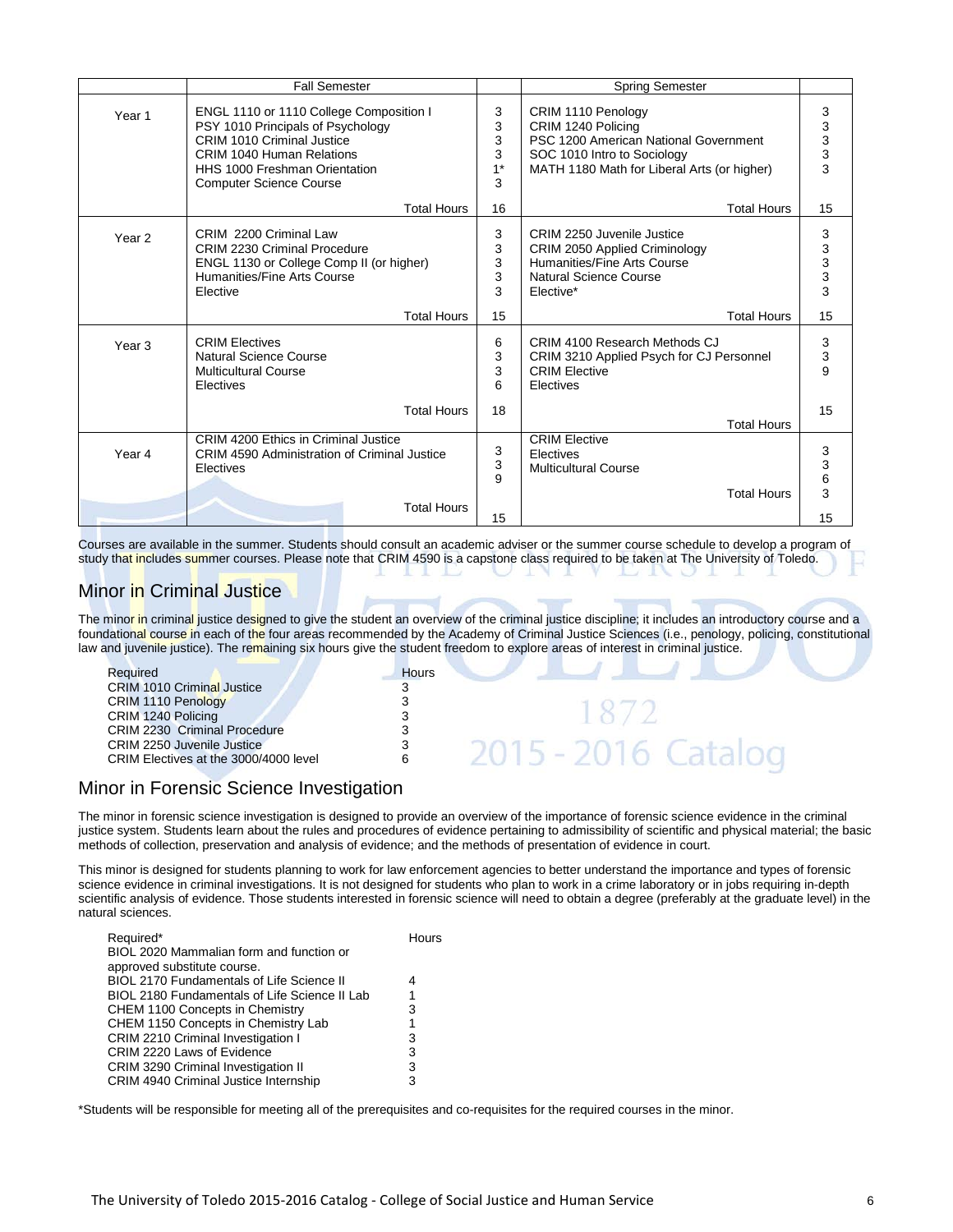# **Social Work Programs**

The program in social work consists of a baccalaureate degree that meets the educational requirements for the Licensed Social Worker level. Honors in social work is also available.

### Bachelor of Social Work

The social work program offers a bachelor of social work degree. The undergraduate social work program is fully accredited by the Council on Social Work Education and prepares students for entry into the beginning level of professional social work practice as generalist social workers who work in a variety of system sizes with various population groups. Graduates of the program meet the educational requirements for licensing at the Licensed Social Worker (LSW) level in the state of Ohio.

#### Admission Requirements

Freshmen entering The University of Toledo with the intent of majoring in social work should declare pre-social work as their major until they complete the requirements to apply to the social work program and have been accepted to the social work program.

Prior to applying to the social work program, the student must have:

- Completed 30 semester hours of course work;
- Minimum UT GPA of 2.25; and
- Completed SOCW 1030, 2010 and 2210 with a minimum major GPA of 2.5 and a grade no less than C in each of these social work courses.

Admission to the social work program is selective; students will not be permitted to enroll in social work courses at the 3000 level or higher unless they have been admitted to the social work program. Applications are available from advisers.

#### Degree Requirements

Students should follow and complete the degree requirements as displayed in the social work program degree chart. Social work students enroll in BIOL 1120 as part of the natural science requirements of the College of Social Justice and Human Service. Students may not take P/NC in major courses or related courses, except SOCW 4220.

Below is a sample curriculum for the Bachelor of Social Work. Sample curriculum is subject to change. Please consult the department for up-todate information.

|                   | <b>Fall Semester</b>                                                                                                                                                                                                          |                              | <b>Spring Semester</b>                                                                                                                                                                         |                                  |  |  |  |  |  |
|-------------------|-------------------------------------------------------------------------------------------------------------------------------------------------------------------------------------------------------------------------------|------------------------------|------------------------------------------------------------------------------------------------------------------------------------------------------------------------------------------------|----------------------------------|--|--|--|--|--|
| Year <sub>1</sub> | ENGL 1110 College Composition I<br>SOC 1010 Intro to Sociology<br>MATH 1180 Mathematics for Liberal Arts<br>SOCW 1030 Intro to Social Welfare<br><b>Humanities/Fine Arts Elective</b><br><b>HHS 1000 Freshman Orientation</b> | 3<br>3<br>3<br>3<br>3<br>1   | ENGL 1130 or higher College Comp II<br>BIOL 1120 Survey of Biology<br>PSY 1010 Principles of Psychology<br>CMPT 1100 Comp Inform Applications<br><b>WGST</b> elective                          | $\mathbf{3}$<br>3<br>3<br>3<br>3 |  |  |  |  |  |
|                   | <b>Total Hours</b>                                                                                                                                                                                                            | 16                           | <b>Total Hours</b>                                                                                                                                                                             | 15                               |  |  |  |  |  |
| Year 2            | PSC 1200 American National Government<br>SOCW 2010 Survey of SW Profession<br>Natural Science Course with Lab<br><b>ElectivesTotal Hours</b>                                                                                  | 3<br>3<br>4<br>6<br>16       | ECON 1010 or higher ECON<br>ANTH 2100 Human Society thru Film or<br>ANTH 2800 Cultural Anthropology<br>SOCW 2210 SW Field Experience I<br>Humanities/Fine Arts Elective<br>Electives           | 3<br>3<br>3<br>3<br>4            |  |  |  |  |  |
|                   |                                                                                                                                                                                                                               |                              | <b>Total Hours</b>                                                                                                                                                                             | 16                               |  |  |  |  |  |
| Year <sub>3</sub> | SOCW 3110 Social Work Practice I<br>SOCW 3210 Human Behavior I<br>SOCW 3300 Social Policy and Legislation<br>SOCW 3410 SW Research Practicum I<br>Elective (DST, SOC, WGST or AFST)<br><b>Total Hours</b>                     | 3<br>3<br>3<br>3<br>3<br>15  | SOCW 3120 Social Work Interviewing<br>SOCW 3220 Human Behavior II<br>SOCW 3230 Human Behavior III<br>SOCW 3420 Social Work Research Practicum II<br><b>SOCW Elective</b><br><b>Total Hours</b> | 4<br>3<br>3<br>3<br>3            |  |  |  |  |  |
|                   |                                                                                                                                                                                                                               |                              |                                                                                                                                                                                                | 16                               |  |  |  |  |  |
| Year 4            | SOCW 4120 SW Practice II<br>SOCW 4200 Field Lab II<br>SOCW 4220 Field II<br>U.S. Multicultural History<br>Elective                                                                                                            | 3<br>$\mathbf{1}$<br>5<br>33 | SOCW 4120 SW Practice III<br>SOCW 4210 Field Lab III<br>SOCW 4230 Field III<br>SOC 4660 Racial/Ethnic Minorities/US or<br>SOC 4670 African Americans in US<br>Elective                         | 3<br>1<br>5<br>3<br>3            |  |  |  |  |  |
|                   | <b>Total Hours</b>                                                                                                                                                                                                            | 15                           | <b>Total Hours</b>                                                                                                                                                                             | 15                               |  |  |  |  |  |

Entry to SOCW 4120, 4130, 4200, 4210, 4220 and 4230 require senior standing, a minimum overall GPA of 2.25, a minimum major GPA 2.5, a grade of C or better in all major courses and permission of the field director.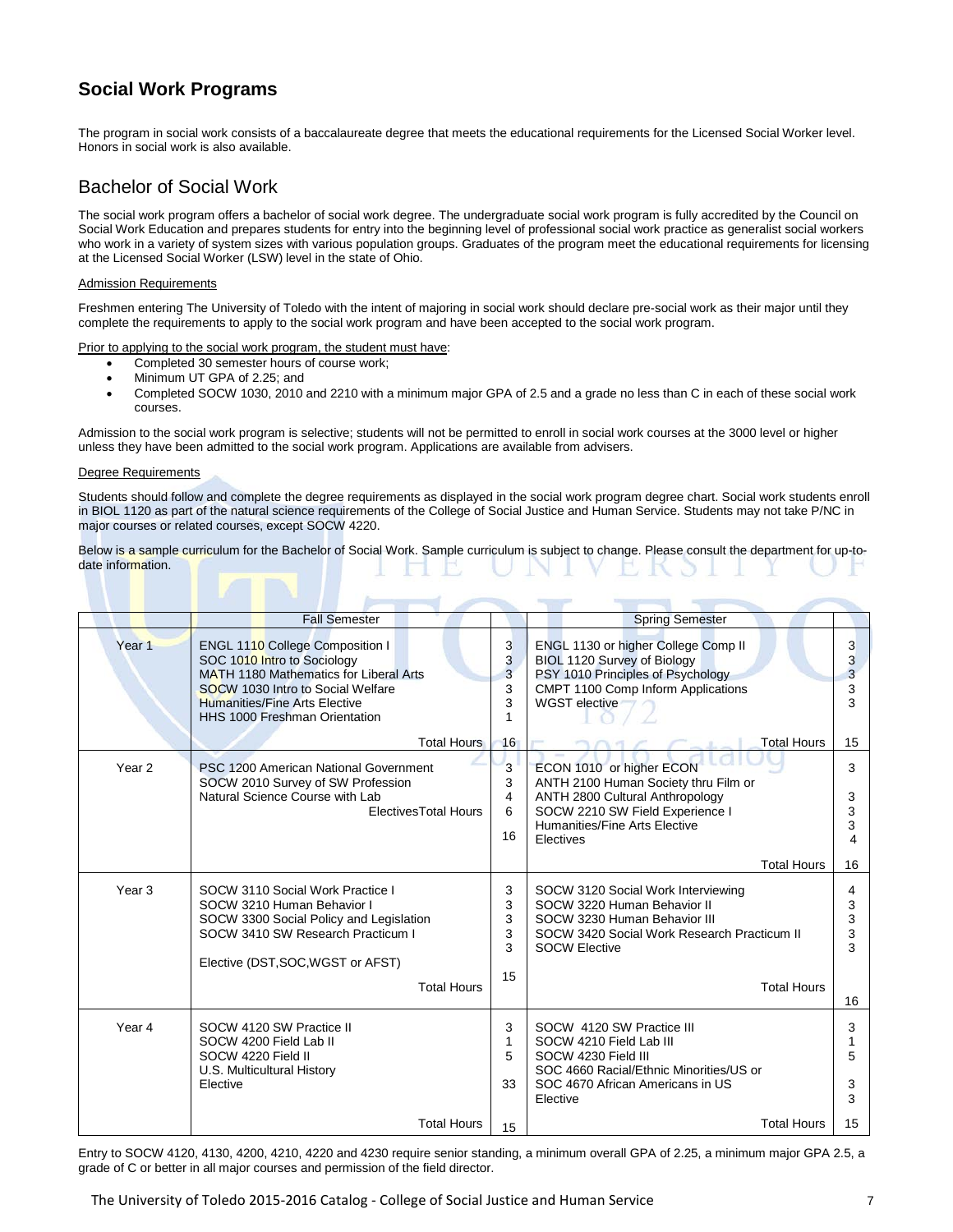Departmental Honors in Social Work: Qualified juniors and seniors may apply to work for honors in social work.

The following are requirements for admission to the departmental honors program in social work:

- Minimum GPA of 3.3 in social work courses
- Minimum cumulative GPA of 3.0
- 12 hours completed work in social work, and
- Qualification as a social work major.

After being admitted to the departmental honors program in social work, the student must complete nine hours of independent work in social work. During the final semester before graduation, the student must pass a comprehensive examination or complete a research project. The honors topic and research project are to be developed in close conjunction with a faculty adviser. Students should discuss their special interests with faculty members or with an adviser who will help identify an appropriate faculty member to guide the honors work.

# **Legal Specialties Programs**

Undergraduate programs related to the legal profession are found in this department. Programs include academic course work and practical experiences designed to develop the knowledge, critical thinking and communication skills necessary for contributing to the legal profession. All of the department faculty are licensed attorneys, judges and magistrates and are available for career advising.

# Paralegal Studies Programs

A dynamic field of study, the legal specialties program in paralegal studies prepares students to be an integral part of the legal team, working under the supervision and direction of attorneys. Paralegals assist attorneys by conducting interviews and investigations, researching cases, drafting legal documents, and assisting at real estate closings, depositions and trials. All degree and certificate programs hold prestigious American Bar Association approval. Contact the program office at 419.530.7746 for more information.

#### Prelaw Studies

No particular degree is required for admission to law school. Successful law students must possess good communication, logic and analytical skills, and have a fundamental understanding of the legal system. The paralegal studies program provides students with an excellent "pre-law" program by teaching those important skills. Graduates with a bachelor degree in paralegal studies who meet certain criteria will receive guaranteed admission to The University of Toledo College of Law.

# Associate of Applied Science- Paralegal Program Degree Requirements

Below is a sample curriculum for associate of applied science in the paralegal program. Sample curriculum is subject to change. Please consult the department for up-to-date information.

|                   | <b>Fall Semester</b>                                                  |                                              |                                                                                                                                                                                                                        |                                               |                                                                     |                              | <b>Spring Semester</b>                                                                                                                                                                                               |                       |  |  |
|-------------------|-----------------------------------------------------------------------|----------------------------------------------|------------------------------------------------------------------------------------------------------------------------------------------------------------------------------------------------------------------------|-----------------------------------------------|---------------------------------------------------------------------|------------------------------|----------------------------------------------------------------------------------------------------------------------------------------------------------------------------------------------------------------------|-----------------------|--|--|
| Freshmen<br>Year  | <b>LGL</b><br>LGL<br>LGL<br><b>ENGL</b><br><b>MATH</b><br><b>MATH</b> | 1010<br>1720<br>2120<br>1110<br>1180<br>1320 | Introduction to Law<br>Law Practice Management<br><b>Real Estate Law</b><br><b>College Composition I</b><br>Math for Liberal Arts or<br>College Algebra                                                                | 3<br>3<br>3<br>$\ensuremath{\mathsf{3}}$<br>3 | <b>LGL</b><br><b>LGL</b><br>LGL-<br><b>ENGL</b><br>SOC <sup>1</sup> | 1150<br>1160<br>2110<br>1130 | <b>Tort Law</b><br>Legal Research, Wrtg & Case Analysis<br>Estate & Probate Administration<br>College Composition II (or higher)<br>Social Science Elective                                                          | 3<br>3<br>3<br>3<br>3 |  |  |
| Sophomore<br>Year | LGL<br>LGL<br><b>ACTG</b><br><b>BUAD</b><br>HUM<br><b>SOC</b>         | 2020<br>1040<br>2040                         | <b>Total 15 hours</b><br>Civil Procedure<br>Law Elective*<br>Principles of Financial<br>Accounting or<br>Financial Acct. Information<br><b>Humanities Elective</b><br>Social Science Elective<br><b>Total 15 hours</b> | 3<br>3<br>3<br>3<br>3<br>3                    | <b>LGL</b><br><b>LGL</b><br><b>CMPT</b><br><b>BUAD</b><br>HUM       | 2940<br>1100<br>1020         | <b>Total 15 hours</b><br>Legal Assisting Internship<br>Law Elective*<br>Elective<br>Computer Information Applications or<br>Microcomputer Applic. in Business<br><b>Humanities Elective</b><br><b>Total 15 hours</b> | 3<br>3<br>3<br>3<br>3 |  |  |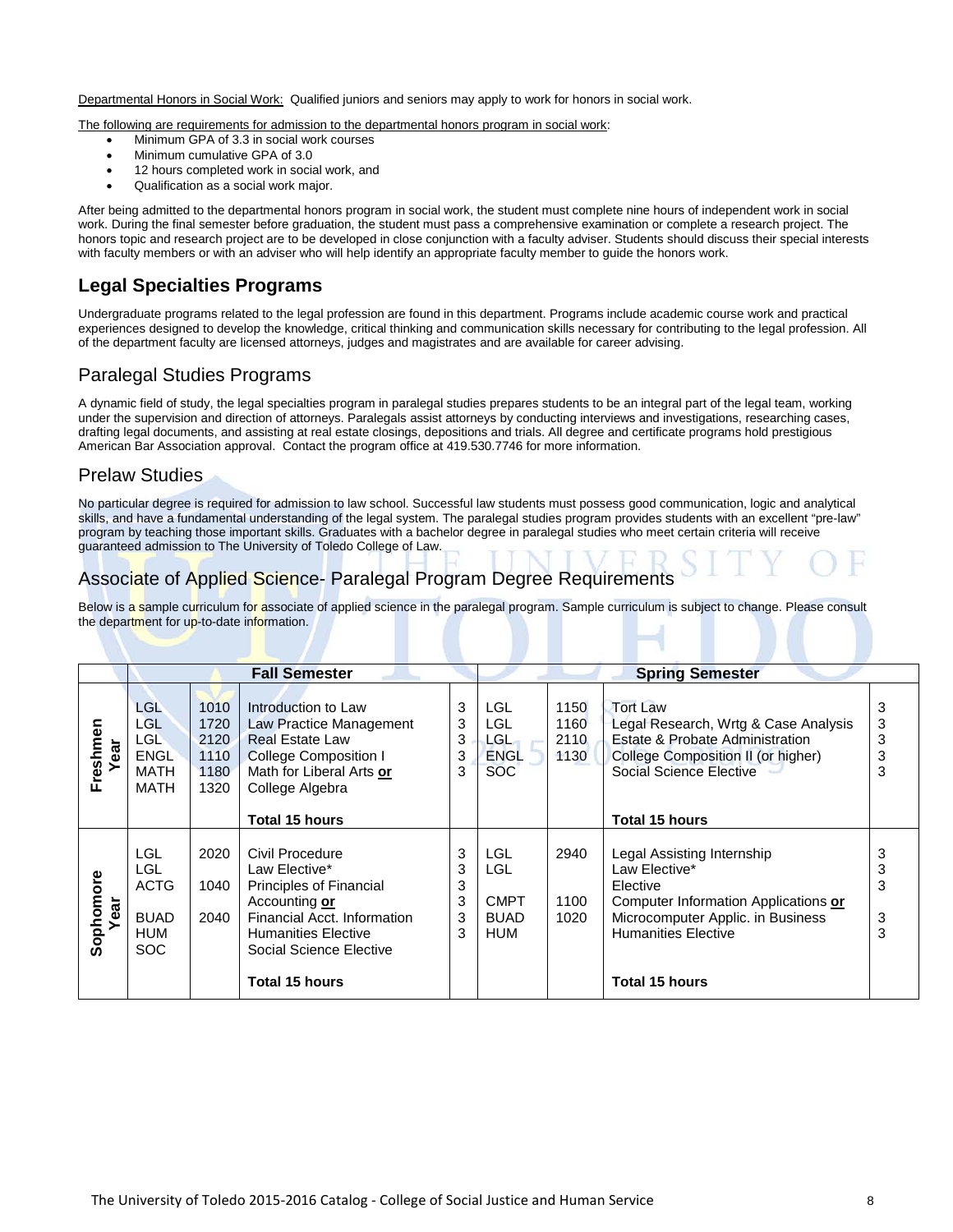# Bachelor of Science – Paralegal Program Degree Requirements

Below is a sample curriculum for the Bachelor of Science in the paralegal program. Sample curriculum is subject to change. Please consult the department for up-to-date information.

|                   |                                                                              | <b>Fall Semester</b>                         |                                                                                                                                                                                                                               | <b>Spring Semester</b>                           |                                                                                     |                                      |                                                                                                                                                                                                                   |                            |
|-------------------|------------------------------------------------------------------------------|----------------------------------------------|-------------------------------------------------------------------------------------------------------------------------------------------------------------------------------------------------------------------------------|--------------------------------------------------|-------------------------------------------------------------------------------------|--------------------------------------|-------------------------------------------------------------------------------------------------------------------------------------------------------------------------------------------------------------------|----------------------------|
| Freshmen<br>Year  | <b>ENGL</b><br>LGL<br><b>LGL</b><br><b>MATH</b><br><b>MATH</b><br><b>LGL</b> | 1110<br>1010<br>1720<br>1180<br>1320<br>2120 | <b>College Composition I</b><br>Introduction to Law<br>Law Practice Management<br>Math for Liberal Arts or<br>College Algebra<br><b>Real Estate Law</b><br><b>Total 15 hours</b>                                              | 3<br>3<br>3<br>$\sqrt{3}$<br>3                   | <b>ENGL</b><br><b>LGL</b><br><b>LGL</b><br><b>CMPT</b><br><b>BUAD</b><br><b>SOC</b> | 1130<br>1160<br>1150<br>1100<br>1020 | <b>College Composition II</b><br>Legal Research, Wrtg & Case Analysis<br><b>Tort Law</b><br>Computer Info. Applications or<br>Micro. Applications in Business<br>Social Science Elective<br><b>Total 15 hours</b> | 3<br>3<br>3<br>3<br>3      |
| Sophomore<br>Year | <b>LGL</b><br>LGL<br>LGL<br><b>ACTG</b><br><b>BUAD</b><br>SOC                | 2020<br>2130<br>2700<br>1040<br>2040         | Civil Procedure<br><b>Family Law</b><br>Advocacy: Mock Trial<br>Prin. of Financial Acct. or<br>Financial Acct. Info.<br>Social Science Elective<br><b>Total 15 hours</b>                                                      | 3<br>3<br>3<br>$\ensuremath{\mathsf{3}}$<br>3    | LGL<br><b>LGL</b><br><b>HUM</b><br>PHIL                                             | 2110<br>2210<br>1020                 | <b>Estate and Probate Administration</b><br>Prac. & Prod. in Administrative Law<br><b>Humanities Elective</b><br>Critical Thinking-counts as 2 <sup>nd</sup> Humanities<br>Elective<br><b>Total 15 hours</b>      | 3<br>3<br>3<br>3<br>3      |
| Junior<br>Year    | <b>LGL</b><br>LGL<br><b>PHIL</b><br><b>NS</b><br><b>NS</b>                   | 3030<br>3050                                 | Adv. Legal Research & Wrtg.<br>Bankruptcy Pract & Con Appl<br>Elective at 3000/4000 level<br><b>Legal Specialty Option</b><br><b>Natural Science Elective</b><br><b>Natural Science Elective Lab</b><br><b>Total 16 hours</b> | 3<br>$\mathbf{3}$<br>3<br>3<br>3<br>$\mathbf{1}$ | LGL<br>LGL<br>LGL<br><b>MUL</b><br><b>NS</b>                                        | 3010<br>3330<br>4130                 | Law of Business Associations<br>Litigation<br><b>Clinic Experience</b><br><b>Legal Specialty Option</b><br>Multi-Cultural/Diversity Elective<br><b>Natural Science Elective</b><br><b>Total 18 hours</b>          | 3<br>3<br>3<br>3<br>3<br>3 |
| Senior Year       | <b>LGL</b><br><b>LGL</b><br><b>PHIL</b>                                      | 4030<br>3350                                 | <b>Contract Law</b><br>Alternative Dispute Resolution<br>Elective at 3000/4000 level<br><b>Legal Specialty Option</b><br>Elective<br><b>Total 15 hours</b>                                                                    | 3<br>3<br>3<br>3<br>3                            | <b>LGL</b><br><b>MUL</b>                                                            | 4940                                 | Advanced Paralegal Internship<br><b>Legal Specialty Option</b><br><b>Multicultural Elective</b><br>Elective<br>Elective<br><b>Total 15 hours</b>                                                                  | 3<br>3<br>3<br>3<br>3      |

# Post Baccalaureate Certificate in Paralegal Studies – Degree Requirements

To be accepted into this program, students must have at least a four-year bachelor degree.

Below is a sample curriculum for the certificate program. Sample curriculum is subject to change. Please consult the department for up-to-date information.

|                                                      | <b>Fall Semester</b>         |                                                                                                                                       | <b>Spring Semester</b> |                                               |                              |                                                                                                                                                                        |   |
|------------------------------------------------------|------------------------------|---------------------------------------------------------------------------------------------------------------------------------------|------------------------|-----------------------------------------------|------------------------------|------------------------------------------------------------------------------------------------------------------------------------------------------------------------|---|
| LGL<br><b>LGL</b><br>LGL<br><b>LGL</b><br><b>LGL</b> | 1010<br>1720<br>2020<br>2120 | Introduction to Law<br>Law Practice Management<br>Civil Procedure<br><b>Real Estate Law</b><br>Law Elective*<br><b>Total 15 hours</b> | 3<br>3<br>3<br>3<br>3  | LGL<br><b>LGL</b><br>LGL<br><b>LGL</b><br>LGL | 1150<br>1160<br>2110<br>2940 | <b>Tort Law</b><br>Legal Research, Wrtg & Case Analysis<br>Estate and Probate Administration<br>Law Elective*<br>Legal Assisting Internship**<br><b>Total 15 hours</b> | 3 |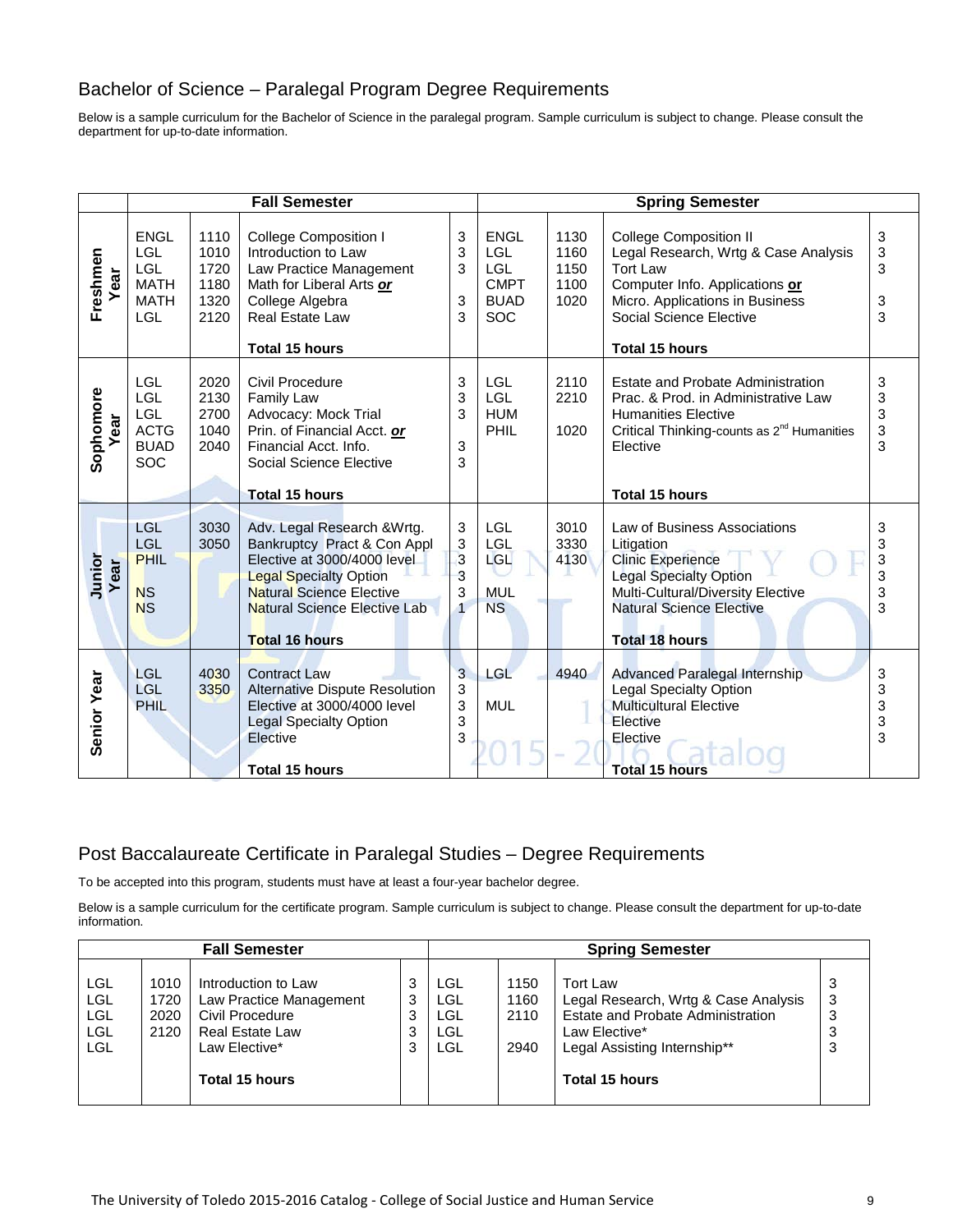| *Law Electives                                                                                                                                                                                                                                                                                 |                                                                                                                                                                                                                                                                                    |
|------------------------------------------------------------------------------------------------------------------------------------------------------------------------------------------------------------------------------------------------------------------------------------------------|------------------------------------------------------------------------------------------------------------------------------------------------------------------------------------------------------------------------------------------------------------------------------------|
| LGL 2210 Practices & Procedures in Admin. Law<br>LGL 2130 Family Law<br>Approval)                                                                                                                                                                                                              | (Prereg: LGL 1010 and LGL 1160 or Academic Advisor                                                                                                                                                                                                                                 |
| LGL 2700 Advocacy: Mock Trial<br>LGL 3030 Advanced Legal Research and Writing<br>LGL 3050 Bankruptcy Practices & Cons. Apps.<br>LGL 3010 Law of Business Associations<br>LGL 3330 Litigation<br>LGL 3350 Alternative Dispute Resolution<br>LGL 4030 Contract Law<br>LGL 4130 Clinic Experience | (Prereg: LGL 1010 and LGL 1160)<br>(Prereq: LGL 1010 and LGL 1160)<br>(Prereq: LGL 1010 and LGL 1720)<br>(Prereq: LGL 1150 and LGL 2020)<br>(Prereq: LGL 1010, LGL 1150 and LGL 2020)<br>(Prereg: LGL 1010 and LGL 1160)<br>(Prereq: LGL 1010, LGL 1160 and Instructor Permission) |

Although the Paralegal Internship may be taken by post-baccalaureate certificate students during their second semester, it is strongly suggested that it be taken alone in the student's third semester.

### Nurse Paralegal Certificate – Degree Requirements

The nurse paralegal certificate program prepares practicing nurses for careers in law where medical education and experience are needed. Examples of these areas of the law are medical malpractice, personal injury, workers compensation, wrongful death and social security.

Below is a sample curriculum for the certificate program. Sample curriculum is subject to change. Please consult the department for up-to-date information.

| <b>LGL</b><br><b>LGL</b><br>LGL | 1010<br>1720<br>2020 | Introduction to Law<br>Law Practice Management<br><b>Civil Procedure</b><br><b>Total 9 hours</b> | 3<br>3<br>3 | LGL<br><b>LGL</b><br><b>LGL</b> | 1150<br>1160<br>2210 | <b>Tort Law</b><br>Legal Research, Writing and Case Analysis<br>Practices and Procedures in Administrative Law<br><b>Total 9 hours</b> | З<br>3 |
|---------------------------------|----------------------|--------------------------------------------------------------------------------------------------|-------------|---------------------------------|----------------------|----------------------------------------------------------------------------------------------------------------------------------------|--------|
|                                 |                      | <b>Summer Semester</b>                                                                           |             |                                 |                      |                                                                                                                                        |        |
| <b>LGL</b>                      | 2940                 | Legal Assisting Internship                                                                       | 3           |                                 |                      |                                                                                                                                        |        |
|                                 |                      | <b>Total 3 hours</b>                                                                             |             |                                 |                      | 1872                                                                                                                                   |        |
|                                 |                      |                                                                                                  |             |                                 |                      | $-20$                                                                                                                                  |        |

# Minor in Legal Specialties Requirements

Below is a sample curriculum for the minor in legal specialties. Sample curriculum is subject to change. Please consult the department for up-todate information.

| <b>Fall Semester</b>            |                 | <b>Spring Semester</b>       |         |
|---------------------------------|-----------------|------------------------------|---------|
| Introduction to Law<br>LGL 1010 | 3 Hours         | LGL 1150 Tort Law            | 3 Hours |
| LGL 2120 Real Estate Law        | 3 Hours         | <b>LGL xxxx</b> Law Elective | 3 Hours |
| <b>LGL xxxx</b> Law Elective    | 3 Hours         | <b>LGL xxxx</b> Law Elective | 3 Hours |
| LGL xxxx Law Elective           | 3 Hours         |                              |         |
| Total Hours                     | <b>12 Hours</b> | <b>Total Hours</b>           | 9 Hours |

#### **Law Electives (select 4 courses from the following)**

- LGL 1160 Legal Research & Writing (3 hrs.) (\*Prereq. LGL:1010)
- LGL 2110 Estate & Probate Administration (3 hrs.)<br>LGL 2130 Family Law (3 hrs.) (\*Prereg. LGL:1010
- Family Law (3 hrs.) (\*Prereq. LGL:1010 & LGL:1160)
- LGL 2020 Civil Procedure (3 hrs.) (\*Prereq. LGL:1010 & LGL:1150)
- LGL 2700 Advocacy: Mock Trial (3 hrs.)<br>LGL 3010 Law of Business Associations
- LGL 3010 Law of Business Associations (3 hrs.) (\*Prereq. LGL:1010 & LGL:1720)<br>LGL 3110 Personal Law (3 hrs.) (\*Prereq. Junior Standing or Instructor Permission
- Personal Law (3 hrs.) (\*Prereq. Junior Standing or Instructor Permission)
- LGL 3120 Personal Law II (3 hrs.) (\*Prereq. LGL:3120)

The University of Toledo 2015-2016 Catalog - College of Social Justice and Human Service 10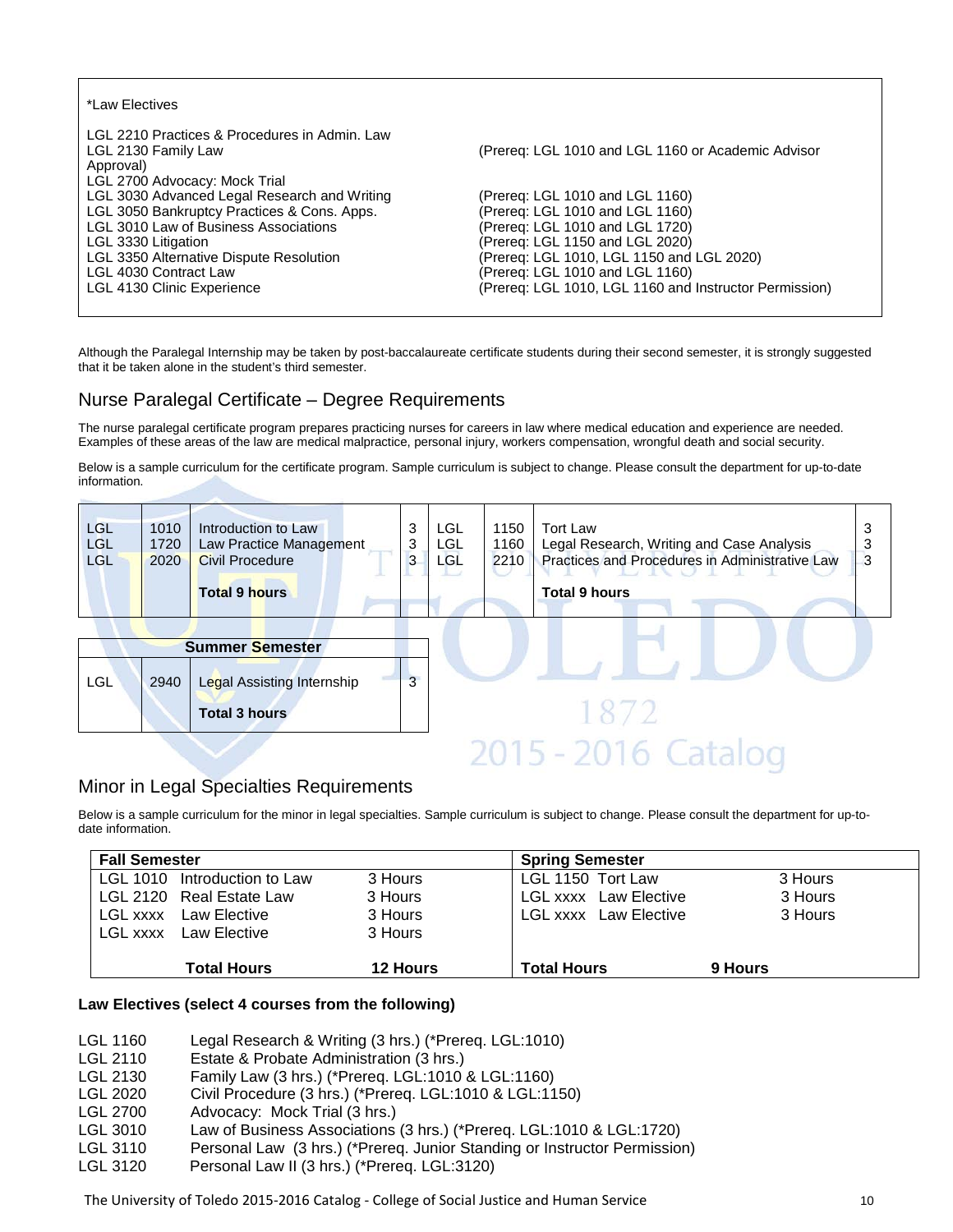- LGL 3350 Alternative Dispute Resolution (3 hrs.) (\*Prereq. LGL:1010, LGL:1150 & LGL:2020)
- LGL 4030 Contract Law (3 hrs.) (\*Prereq. LGL:1010 & LGL:1160)
- LGL 4230 Health Care & the Law (3 hrs.) (\*Prereq. Junior Standing or Instructor Permission)
- LGL 4330 Mediation;Topics and Techniques (3 hrs.)

# **Department of School Psychology, Higher Education and Counselor Education**

Departmental Honors in Legal Specialties

To be awarded, upon graduation, the citation "Honors in Legal Specialties" an admitted student must:

- 1. Successfully complete 9 hours of LGL honors courses, and<br>2. Maintain at least a cumulative GPA of 3.5 in the student's er
	- 2. Maintain at least a cumulative GPA of 3.5 in the student's entire paralegal studies program of study, and
- 3. Submit to the program director a portfolio of the student's honors work for verification before applying for graduation.

#### **Students should register for the honors section of 3 courses from the following list, and consult with the paralegal studies instructors regarding the honors requirements in those courses:**

| LGL 3010 Law of Bus Assoc (Prereq: LGL 1010 & LGL1720)                        | 3  |
|-------------------------------------------------------------------------------|----|
| LGL 3030 Adv Leg Res (Prereq: LGL 1010 & LGL1160)                             | 3  |
| LGL 3050 Bankr Prac (Prereg: LGL 1010 & LGL1160)                              | 3  |
| LGL 3110 Personal Law (Prereg: Jr Standing or Instructor Permission)          | 3  |
| LGL 3120 Personal Law II (Prereg: LGL 3120)                                   | 3  |
| LGL 3330 Litigation (Prereg: LGL 1150 & LGL2020)                              | 3  |
| LGL 4030 Contract Law (Prereq: LGL 1010 & LGL1160)                            | 3  |
| LGL 4230 Health Care & the Law (Prereg: Jr Standing or Instructor Permission) | -3 |

# **Department of School Psychology, Higher Education and Counselor Education**

### Degree Programs

Minor in Counseling Undergraduate Certificate in Chemical Dependency Counseling Counselor Education Program

### Minor in Counseling

The Counseling Minor allows undergraduates to learn basic concepts and skills used in the counseling profession including counseling theories and skills, substance abuse treatment and prevention and case management. The minor will not lead to licensure or certification but will be a sound foundation for students wishing to pursue a master's degree in counseling or other helping professions.

#### **The counseling Minor requires a minimum of 19 semester hours as follows:**

CESP Required Core Course – 4 hours

COUN 1110 Fundamentals of Human Mental Health 4

CESP Electives – 15 hours (At least 8 hours must be at 3000 or 4000 level)

- COUN 1240 Substance Abuse Issues in Mental Health 3 COUN 2120 Group and Therapeutic Approaches 4 COUN 2220 Family Theories & Cult Infl in Mental Health 3 COUN3110 Case Management in Mental Health 3 COUN 3140 Substance Abuse Pre & Com Program
- COUN 3150 Models of Treatment for Substance Abuse 3
- COUN 3220 Theories in Mental Health 3220 Theories in Mental Health 3<br>COUN 4080 Essentials of Helping Relationships 3
- COUN 4080 Essentials of Helping Relationships 3<br>COUN 4240 Substance Abuse Treatment Techniques 3
- COUN 4240 Substance Abuse Treatment Techniques

### Undergraduate Certificate in Chemical Dependency Counseling

This certificate program is designed to help students meet the academic requirements for licensure as a Licensed Chemical Dependency Counselor II or Licensed Chemical Dependency Counselor III. S More information about licensure can be found at the State of Ohio's Chemical Dependency Board website: http://ocdp.ohio.gov/

**The undergraduate Certificate in Chemical Dependency Counseling requires a minimum of 22 credit hours as follows:**

| <b>COUN 1240</b> | Substance Abuse Issues in Mental Health      | 3 |
|------------------|----------------------------------------------|---|
| <b>COUN 2120</b> | Group and Therapeutic Approaches             | 4 |
| <b>COUN 2220</b> | Family Theories & Cult Infl in Mental Health | 3 |
| <b>HEAL 3300</b> | <b>Drug Awareness</b>                        | 3 |
| <b>COUN 3140</b> | Substance Abuse Pre & Com Program            | 3 |
| <b>COUN 3150</b> | Models of Treatment for Substance Abuse      | 3 |
| <b>COUN 4240</b> | Substance Abuse Treatment Techniques         | 3 |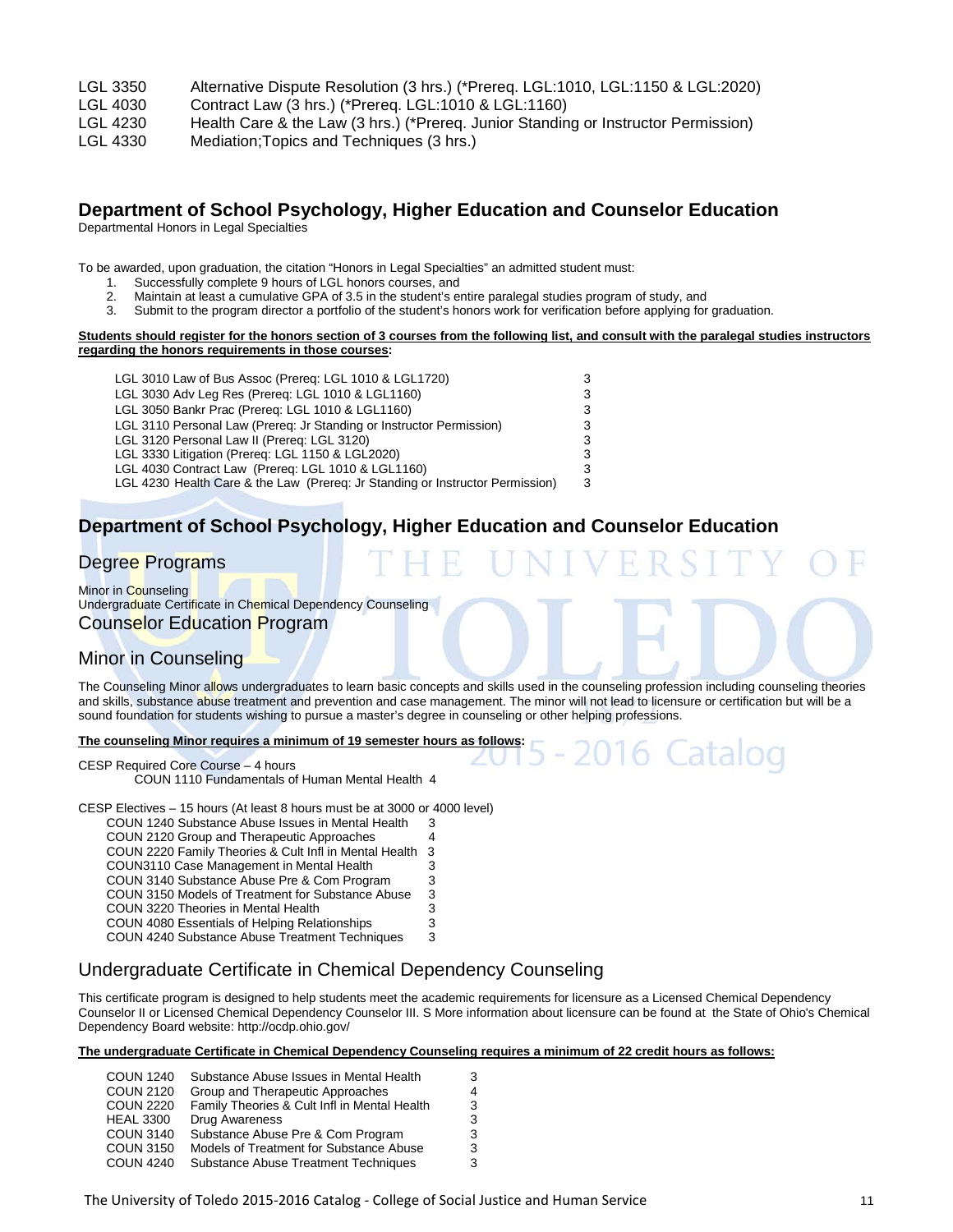# **College of Social Justice and Human Service Faculty**

**Wendy Cochrane**, 2002, Associate Professor B.S., Miami University; M.A., The Ohio State University; Ed.S., Ph.D., University of South Florida

**Andrew Dier**, 2011, Lecturer B.S., M.A., The University of Toledo

**Debra Harmening**, 2010, Assistant Professor B.S., B.A., M.S., Ph.D., Indiana University

**Wendi Goodlin-Fahncke**, 2010, Assistant Professor B.A., University of Pittsburgh; M.A., Ph.D., Bowling Green State University

**Louis Guardiola Jr**., 2014, Lecturer B.S.W., The University of Toledo, M.S.W., Cleveland State

**Thomas Gutteridge**, 2003, Professor and Interim Dean B.S., Kettering University; M.S., Ph.D., Purdue

**Janet M. Hoy,** 2008, Associate Professor B.S.W., Bowling Green State University; M.S., Ph.D., Case Western Reserve University

**Mylo Jennings,** 2000, Associate Professor A.A., Blue Mountain Community College; B.S., M.S., Western Oregon State College; M.S.W., Ph.D., The Ohio State University

**Richard R. Johnson,** 2008, Associate Professor A.S., B.S., M.S., Indiana University, South Bend; Ph.D., University of Cincinnati

**John Laux,** 2001, Professor and Chair B.A., Ambassador University; M.A., West Virginia University; Ph.D., The University of Akron

**David Lilley,** 2014, Assistant Professor B.S., Grand Valley State, M.S., Ph.D., Michigan State University,

**David L. Meabon,** 1994, Associate Professor B.S., West Virginia State College; M.Ed., University of South Carolina; Ph.D., Florida State University

**Aravindhan Natarajan,** 2010, Assistant Professor B.A., M.A., University of Madras; Ph.D., Case Western Reserve University

**Ronald Opp**, 1997, Associate Professor B.A., Swarthmore College; M.A., California State University - Los Angeles; Ph.D., University of California - Los Angeles

**Megan M. Petra, 2014, Assistant Professor** B.S. University of Wisconsin-Madison, B.A. ,M.S.W. University of Minnesota, Ph.D. Washington in St. Louis

**Michael Prior,** 2006, Associate Professor B.A., Eastern Michigan University; M.S.S.W., Ph.D., University of Texas at Arlington

**Jennifer Reynolds**, 2011, Assistant Professor B.S. Michigan State, M.A., Ph.D., Central Michigan University

**Christopher Roseman**, 2011, Associate Professor B.A., M.A., Ph.D., The University of Toledo

The University of Toledo 2015-2016 Catalog - College of Social Justice and Human Service 12